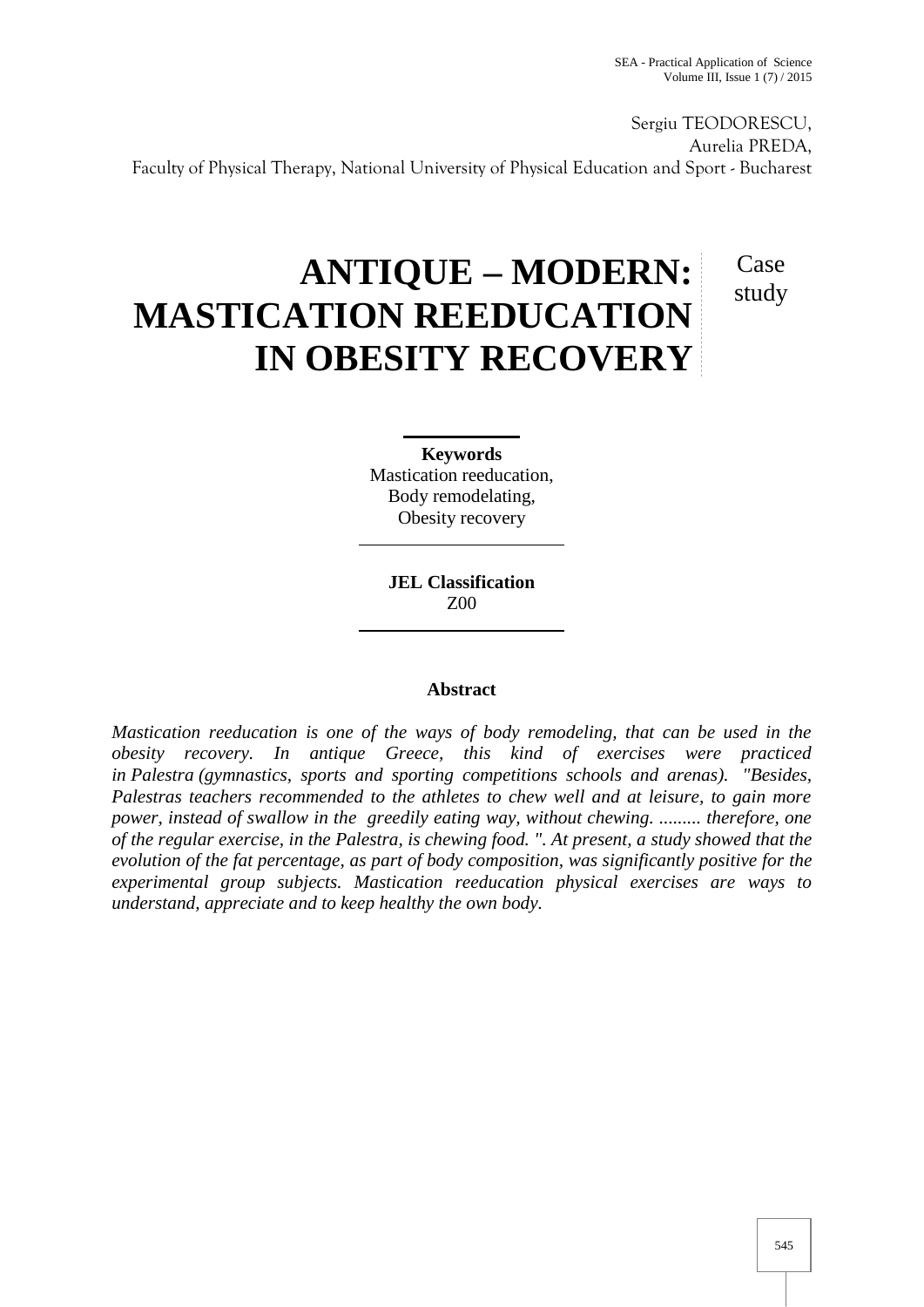Juvenal, in his "Satire 9", said: *"orandum est, ut sit, men sana in corpore sano"* ("We must pray to have a healthy mind into a healthy body"). But is not enough to pray, we need the knowledge to. The spiritual, the divin can embody into the knowledge, into the science.

One way to obtain a healthy body is, also,the way in that we accomplish mastication. Digestion begin with this act: mastication. In a way, modern society forces us to eat "fast",to find the time to solve all our problems. But using bad quality nutrition (in deed, but, also, qualitatively and quantitatively), self-harm us: obesity pandemic pathology is source and / or support for the most human diseases. Mastication reeducation is just an element in the struggle against the development or for therecovery (by correcting body composition components) of obesity.

Since ancient times, mastication education was part of the fight arsenal for a healthy body. In antiqueGreece, this kind of exercises were practiced in *Palestra* (gymnastics, sports and sporting competitions schools and arenas). **Philon of Alexandria** sayd: *"Besides, Palestrasteachers recommended to the athletes to chew well and at leisure, to gain more power, instead of swallow in the greedily eating way, without chewing. ......... therefore, one of the regular exercise, in the Palestra, is chewing food. "*

In the period January to December 2014, was developed a study on obesity recovery. The study was conducted in the EmergencyHospital "St. Pantelimon", Bucharest, on two study groups: 50 subjects in the experimental group and 50 subjects in the control group. The study focused on obesity recovery by body remodeling, expressed by elements of body composition. Using,as a basic principle,the interdisciplinary teamwork, the study was conducted on several levels: physiotherapy, medicine, dietetics, psychology and sociology. Into the physiotherapic program can be found mastication and deglutition exercises.

Mastication reeducationshould be performed under mental and environmental comfort, and with compliance the rules of food hygiene. Those means physical exercises which help subjects to practice a proper mastication act and to transform the correct mastication into a reflex.

General framework for these exercises development:

the subject feeding will not be disturbed by other activities (walking, driving, reading, working, etc.);

favorable environmental conditions, during feeding (quiet, clean, relaxing music if is possible, airy

space, pleasant colors);

foods prepared in uncertain conditions will be removed from the diet;

the food will be fresh, tasty and showy;

the food will be portioned in small quantities, to make them easy to chew.

Physical exercises performed during the study, for the mastication and deglutitionreeducation purpose:

## **1.** *Exercise I* **- masticating chewing gum:**

It is usedthree times per day (in principle, before meals), no more than 10 minutes. Masticatory muscle contraction is performed in 2-3 seconds (until the close contact of the molars), maintaining the contraction for two seconds and the jaw muscles will be relaxed (up to remoteness jaw) for 2-3 seconds, followed of a pause of two seconds. Three mastication will perform by molars – premolars from the left side, three from the right side and two masticating with incisors teeth.

By using all teeth in the masticating act, should be prevent the one side teeth depreciation, thereby contributing to the prevention of dental disease.

#### **2.** *Exercise* **II – water mastication:**

The chewing gum will be replaced with water before the main meals (three times / day). This technique is the same as that described above (replacing the chewing gum with water).

#### **3.** *Exercise III* **- solid food mastication:**

Using the technique described above, but this time with solid foods, the food will be masticated until it wil turn into a paste (favoring the deglutition and the digesting itself).

**4.** *Exercise IV* **- Breathing (during feeding) reeducation**, is a very important technique in mastication and deglutitionreeducation, inducing amastication and deglutitionrythm and contributing to the better food preparing for digestion.

a. with gum - Thus, given that the masticatory cycle (as described above) takes 8-10 seconds, one masticatory cycle will correspond to inspiration and next masticatory cycle, to expiration.

b. during mastication - just like respiratory reeducation described above (using chewing gum), but using water and solids.

c. durringdeglutition - a phase of digestion less discussed, but with great importance. Breathing reeducation during deglutitionit is used to set a rhythm of eating and digestionand, also,to prevent the accidents that may occur during this stage. So, after getting, through mastication,the pasta food, the subject inspire and maintain in a inspired air break, achieving in this time deglutition, following expiration, 1-2 seconds after deglutition.

The results obtained at the end of this study, are not only because of mastication reeducation exercises, but combining all interdisciplinary therapy elements, wich were targeted one the body remodeling. Instead, these physical exercises had helped to correct the body composition of the study subjects.

The somato - functionaly recovery program was structured by 56 days, during which were evaluated the subjects of both study groups. The experimental group subjects were evaluated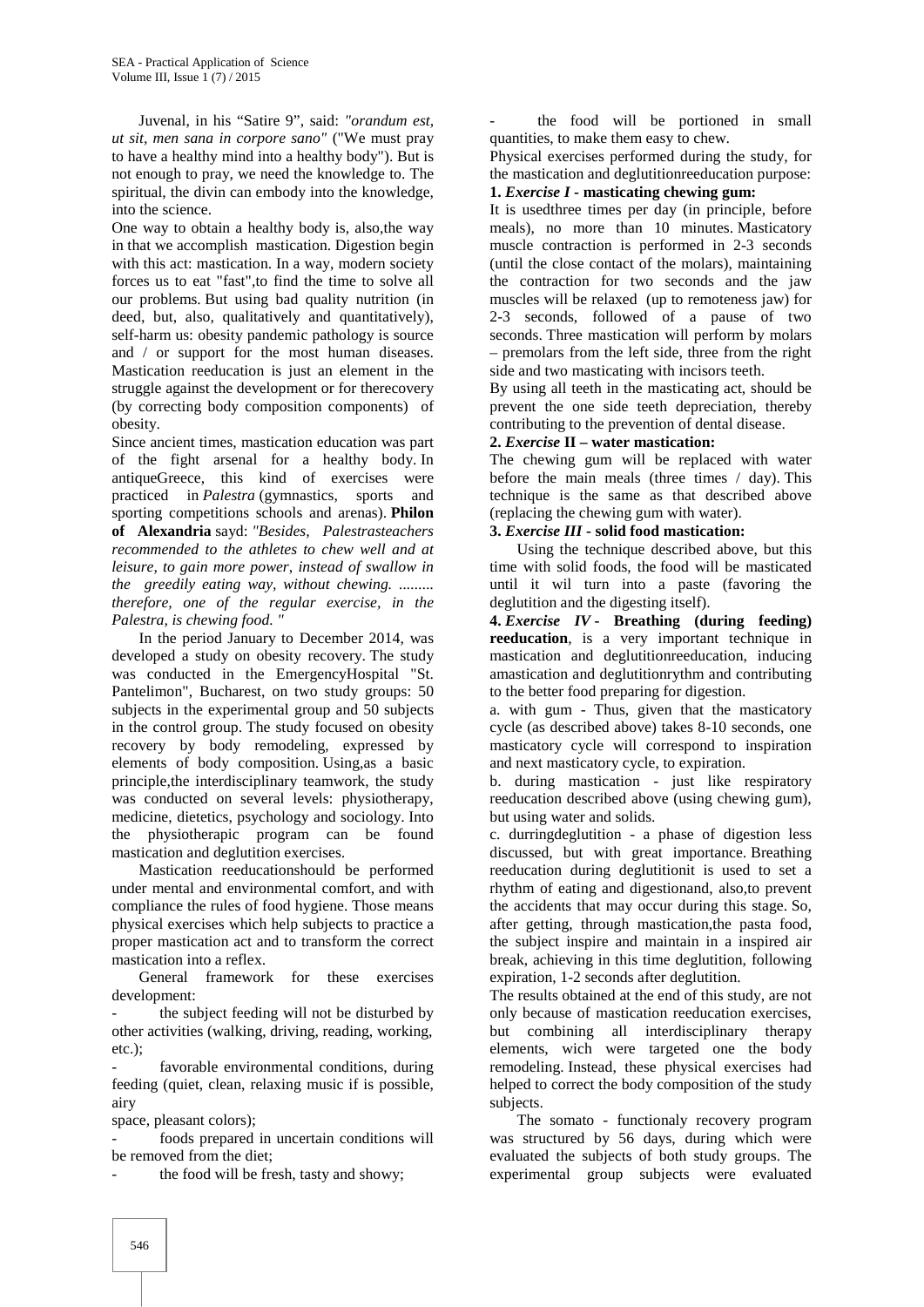periodically at an interval of 10 days and subjects of study group in the first day, on the 28th day on the last day of the program, the 56th day.

For this reason, the comparative evaluations between the subjects of the two study groups were: - Initial (first day of the program)

- Intermediate (on the 28th day);

- Final (the last day of the program, the 56th day).

Measured values of anthropometric parameters (of body composition) were recorded individually, for each subject, and summarized as medium values of each study group.

*Table 1*

The reference used in individual assessment of the evolution of the two study groups subjects was "standard scale percentage of adults fat".

*Figure 1*

The each subject fat percentage evolution was monitored and byusing the obtained values on this scale (shown above).

In terms of statistical analysis:

**1.**The fat percentage evolution of the two study  $\ldots$ ,  $\hat{I}nv$  area motric groupssubjects is significantly quantitative positive for the experimental group subjects:

*Table 2*

*Table 3*

**2.**The variation coefficient of the fat percentagefor the two study groupssubjects is an statisticalcontrol element for the grups composition:

*Table 4*

So, values of the variation coefficient reported between 4.07 - 9.43% means that the study groups are representative, through their high degree of homogeneity.

**3.**In the fat percentage variation for the two study grups subjects, the **Pearson** correlation coefficient it was:

*Table 6*

The Pearson coefficient being (at all stages) less than  $0.001$  (p  $< 0.001$ ), means a very highly significant statistical relationship, with a 99.9% confidence level.

Finally, the study hypothesis (body remodeling, expressed by body composition elements) was confirmed, and the null hypothesis, disproved.

The mastication reeducation by physical exercises, were structural elements of the study and used for de purpose of thebody remodeling. Anyhow, anyone who wants a healthy lifestyle can practice this kind of exercise. Because, concluding, these mastication reeducation physical exercises are ways to understand, appreciate and to keep healthytheown body.

#### **References:**

 $\overline{1}$ ) Balch, Phyllis A., (2009) "*Nutri ie i biotratamente"* (traducere: Aurelia Ulici), Volumul 3, Editura Litera, Bucure ti

2) Balint, Tatiana, (2006), *"Kinetoterapia- o alternativă în combaterea obezităţii"*, Editura EduSoft, Bac u

3) Bota, Aura (2007), "Nutri ie, energie i performan motric<sup>"</sup>, Editura Printech, Bucure ti

4) Cordun, Mariana (2012) *"Kinetologie medical* ", Editura Didactic i Pedagogic, Bucure ti

5) Cordun, Mariana (2009) "Kinantropometrie", Editura CD Press, Bucure ti

6) Dipla K, Zafeiridis A, Koidou I, Geladas N, Vrabas IS, (2010), *"Altered hemodynamic regulation and reflex control during exercise and recovery in obese boys"*, Heart and Circulatory Physiology - American

#### Journal of Physiology, USA

7) Epuran, M., St nescu, Monica (2010), *"Învăţarea motrică – aplicaţii în activităţi corporale"*, Editura Discobolul, Bucure ti 8) Gagea, A. (2002), "Cercet ri interdisciplinare

*din domeniul sportului"*, Editura Destin, Bucure ti 9) Jaba, E., Grama, A. (2004), "Analiza statistic

 $cu$  SPSS sub Windows", Ia i, Editura Polirom

10) Kopelman PG., (2000), *"Obesity as a medical problem. Nature"*,

US National Library of Medicine, National Institutes of Health, 404(6778):635-43

11) Philon din Alexandria - "Comentariu alegoric al Legilor Sfinte după Lucrarea de ase Zile" (traducere, introducere i note de Zeneida Anamaria Luca), Editura Paideia, Bucure ti,2002, ISBN: 973-8064-92-9, - Cartea I, p. 56: "98.

12) Swaddling, J. (2008), *"Jocurile olimpice în*

*antichitate"*, Oradea, Editura Aquila 93

13) Teodorescu, S., Preda A., (2013), "Aplica ii ale *kinetoterapiei în activitatea de îngrijiri a asistentului medical"*, Editura Tehnoplast Company, Bucure ti

14) Teodorescu, S, Preda A., B 1 1 u, C., (2014), *"Recuperarea obezităţii – curs pentru asistenţii medicali"*, Editura Tehnoplast Company, Bucure ti 15) Tüdös, t. (1993), "Elemente de statistic *aplicat* ", MTS, Bucure ti

16) http://ro.wikipedia.org/wiki/Obezitate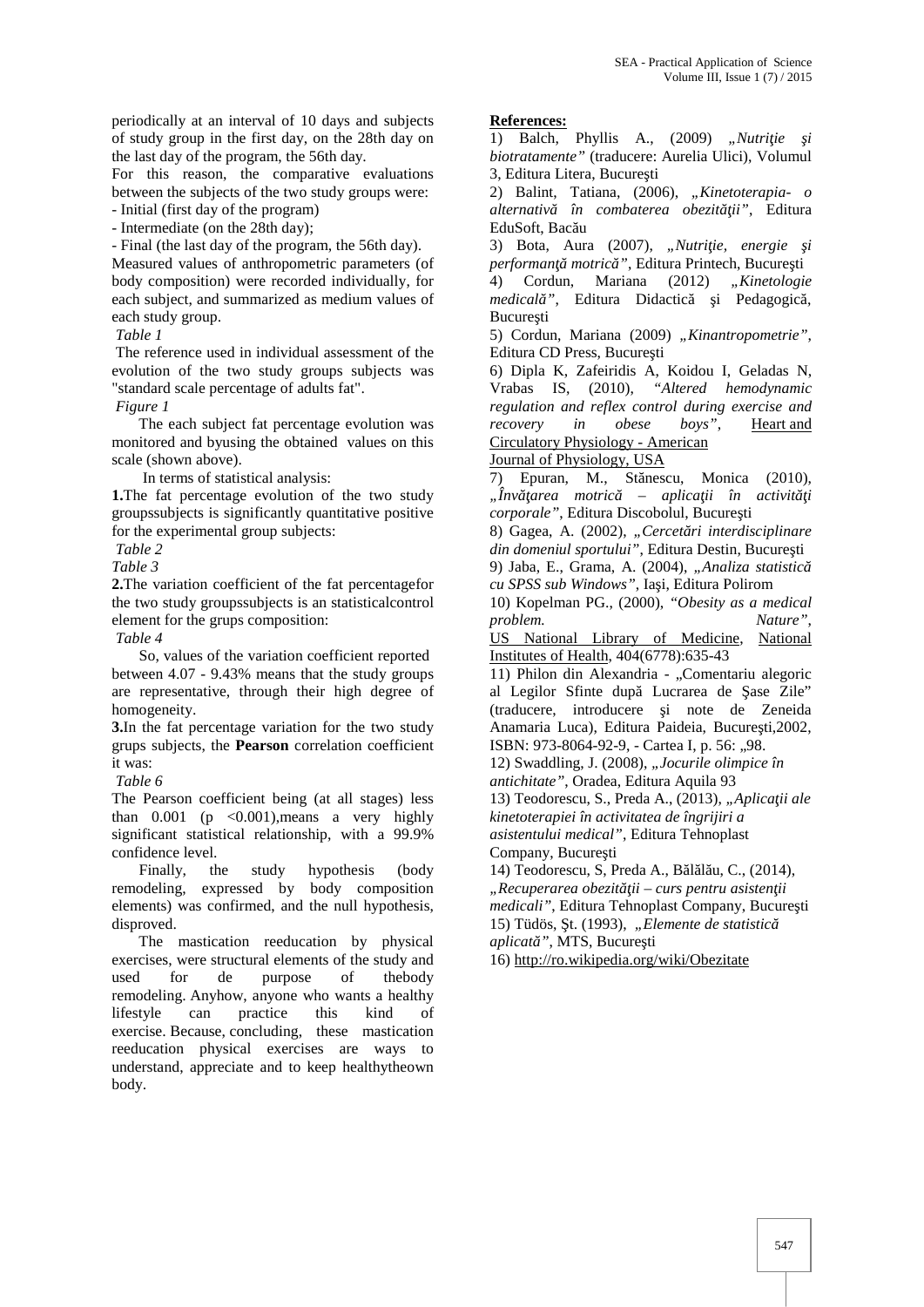| . no.               | <b>Measured parameters</b> | <b>Initial evaluation</b> |          | Intermediate evaluation |          | <b>Final evaluation</b> |            |
|---------------------|----------------------------|---------------------------|----------|-------------------------|----------|-------------------------|------------|
| $\blacksquare$ crt. |                            | EG                        | CG       | EG                      | CG       | EG                      | CG         |
| 1.                  | Weight (kg)                | 107.748                   | 104.6    | 98624                   | 102.2    | 89016                   | <b>102</b> |
| 2.                  | Skin fold(mm)              | 4.1                       | 4.12     | 3.2                     | 4.08     | 2.6                     | 4.04       |
| 3.                  | <b>Body density</b>        | 1.019061                  | 1.018738 | 1.02885                 | 1.019001 | 1.039028                | 1.019259   |
| 4.                  | Fat percentage $(\% )$     | 35.5426                   | 35684    | 30924                   | 35558    | 26204                   | 35.4368    |
| 5.                  | <b>Fat mass (kg)</b>       | 38.39408                  | 37.36878 | 30.60032                | 36.38244 | 23.4201                 | 36.18909   |
| 6.                  | Non-fat mass $(kg)$        | 69.12408                  | 67.00335 | 67.77367                | 65.59407 | 65,37045                | 65.58934   |

#### *Table 1 – Centralized table of the anthropometric parameters monitored in the two study groups*



| UnderweightNormalOverweightObese |               |                                                                                                                                                                |  |  |  |
|----------------------------------|---------------|----------------------------------------------------------------------------------------------------------------------------------------------------------------|--|--|--|
| (Healthy)                        | <b></b>       |                                                                                                                                                                |  |  |  |
|                                  | $20-39$ years | <mark>.    </mark><br>.<br><b>Service</b>                                                                                                                      |  |  |  |
| Females                          | $40-59$ years | <u>. <mark>.</mark></u><br>$\cdots$<br><b><i>Property</i></b><br>$\sim$ $\sim$ $\sim$ $\sim$<br>$\mathbf{r}$ , and $\mathbf{r}$ , and $\mathbf{r}$<br>$\cdots$ |  |  |  |
|                                  | $60-79$ years | <u>.   .  </u>  <br>.<br><b>Service</b>                                                                                                                        |  |  |  |
| $0\%$                            | 10%           | 20%<br>30%<br>40%                                                                                                                                              |  |  |  |
| Males                            | $20-39$ years | .<br><b>Service</b><br>$\cdots$<br><b>Contractor</b>                                                                                                           |  |  |  |
|                                  | $40-59$ years | <b>Land Care</b><br>$\mathbf{1}$ and $\mathbf{1}$<br><b>Service</b> State                                                                                      |  |  |  |
|                                  | $60-79$ years | <u>la ser alla ser a la ser al ser a la ser a la ser a l</u><br><b>Contract Contract</b>                                                                       |  |  |  |
|                                  |               | UnderweightNormalOverweightObese                                                                                                                               |  |  |  |
| (Healthy                         |               |                                                                                                                                                                |  |  |  |

*Figure 1 - Standards percentage of adults fat 1. Written on NIH Guide / WHO BMI 2. Presented by "Gallagher et al" to "NY Obesity Research Centre"*

|  | Table 2 – Centralized table of the fat percentage - experimental group |  |
|--|------------------------------------------------------------------------|--|
|  |                                                                        |  |

| Experimental group subjects   Initial evaluation   Intermediate evaluation   Final evaluation |       |       |       |
|-----------------------------------------------------------------------------------------------|-------|-------|-------|
| Males                                                                                         | 41.36 | 31.40 | 26.64 |
| Females                                                                                       | 35.69 | 30.98 | 26.30 |

*Table 3 – Centralized table of the fat percentage - control group*

|                |       | Control group subjects Initial evaluation Intermediate evaluation Final evaluation |       |
|----------------|-------|------------------------------------------------------------------------------------|-------|
| Males          | 35.91 | 35.80                                                                              | 35.65 |
| <b>Females</b> | 35.25 | 35.09                                                                              | 35.02 |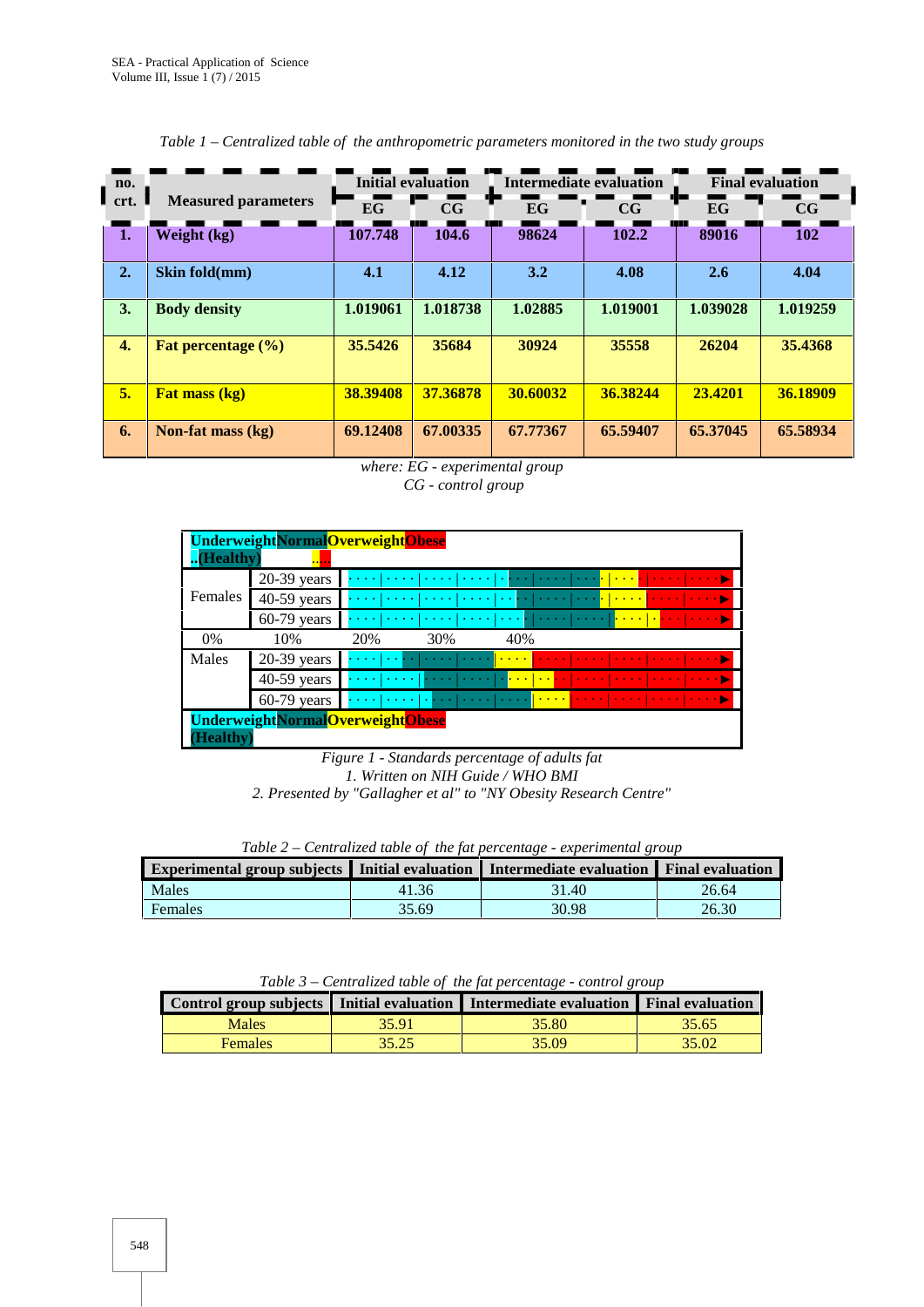| Experimental group subjects   Initial evaluation   Intermediate evaluation   Final evaluation |      |      |      |
|-----------------------------------------------------------------------------------------------|------|------|------|
| Males                                                                                         | 5.91 | 7.90 | 8.84 |
| <b>Females</b>                                                                                | 5.39 |      | 9.43 |

### *Table 4 – Centralized table of the variation coefficient of the fat percentage – experimental group*

*Table 5 – Centralized table of the variation coefficient of the fat percentage – control group*

|         |      | Control group subjects I Initial evaluation I Intermediate evaluation Final evaluation |      |
|---------|------|----------------------------------------------------------------------------------------|------|
| Males   | 4.07 | 4.18                                                                                   | 4.33 |
| Females | 5.16 |                                                                                        | 5.22 |

## *Table 6 – Centralized table of Pearson coefficient*

|                         | Initial evaluation | Intermediate<br>evaluation | <b>Final evaluation</b> |
|-------------------------|--------------------|----------------------------|-------------------------|
| Pearson coefficient (p) | 0.0000006639       | 0.0000000198               | 0.0000002418            |